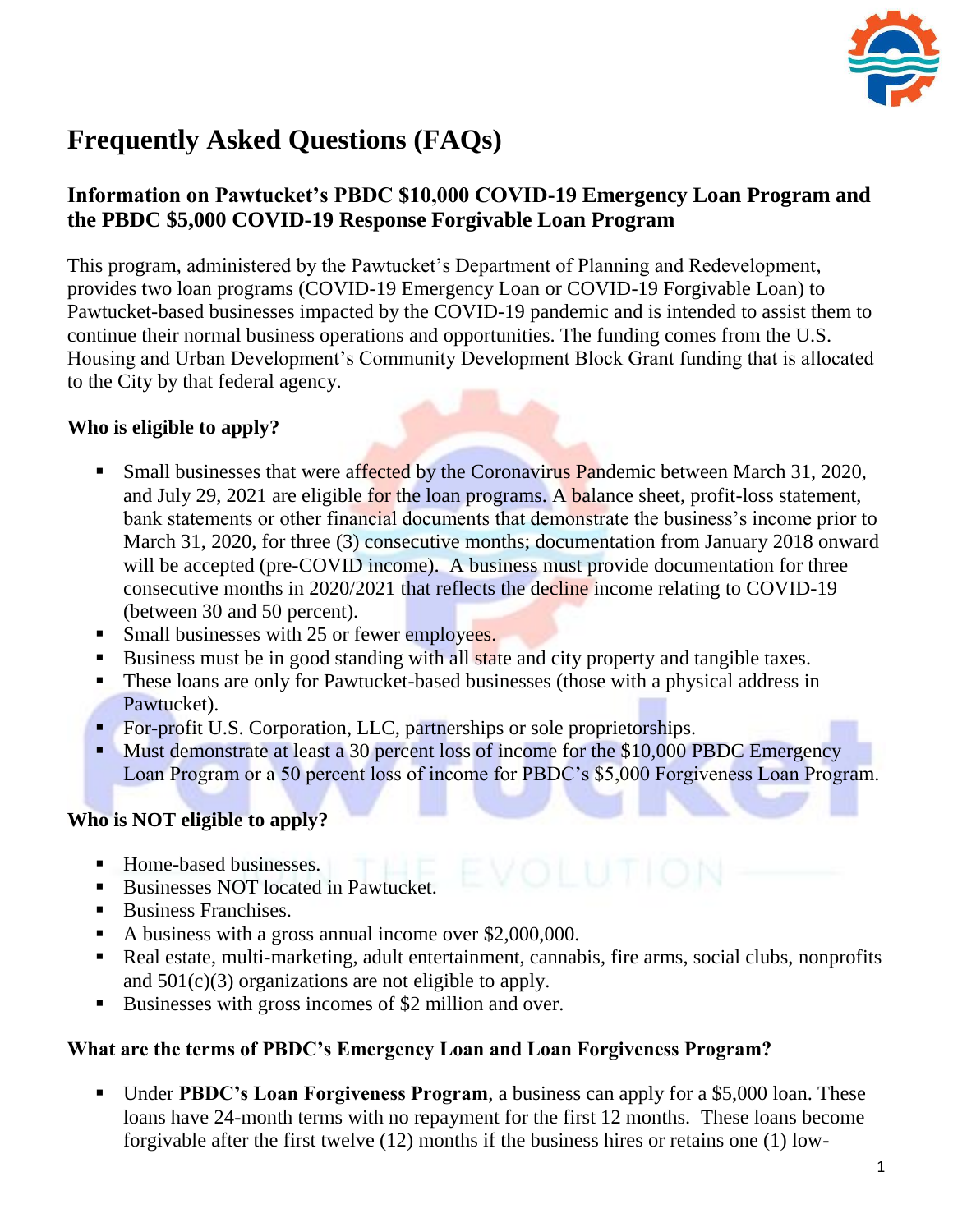

moderate income employee (LLC or incorporated) or if the owner is low-moderate income (sole proprietor). A two-percent interest rate will apply to any loans that do not become forgivable.

 Under **PBDC's COVID-Emergency Loan Program**, PBDC will provide \$10,000 loans to existing Pawtucket small businesses to assist businesses that have suffered severe financial hardship due to the COVID-19 pandemic. Due to the ongoing effects of the outbreak, loan repayment will be deferred for the first 12-month period after the loan is administered. After the 12-month period is over, businesses will begin monthly loan repayments on month 13 at two (2) percent interest. After repayment begins, businesses shall have two (2) years/24 months to complete full repayment of the loan.

#### **What expenses are allowable to be covered by PBDC's loan assistance?**

• Operating expenses for day-to-day **business operations**, which include but are not limited to either past due or current rent, utilities, insurance, marketing costs and supplies.

#### **What expenses are NOT allowable to be covered by PBDC's loan assistance?**

- **Equipment**
- Building renovations
- Hiring new employees with the loan proceeds

#### **Can I apply to Pawtucket's COVID-19 Emergency Loan and Forgiveness Programs if I have received loan assistance from the City's PBDC loan program, state or federal programs?**

All eligible businesses may apply to this program regardless of what aid has been previously received by the business from the city, state or federal government. Aid from Pawtucket's COVID-19 programs cannot be used to cover the same exact expenses nor pay down the debt from other city, state or federal loans, grants the business has previously received. No duplication of benefits will be eligible.

#### **How long will Pawtucket's Emergency Loan and Forgiveness Programs be available to businesses?**

 Awards will be based upon the availability of funds. Applications will be considered in the order in which **COMPLETE** applications are received.

#### **How will applications be reviewed?**

• Applications will be reviewed based on their ability to clearly provide all information requested in the application, to demonstrate the need for funding, to efficiently show the financial viability of the proposed application and its overall impact on the business's sustainability using PBDC's funding.